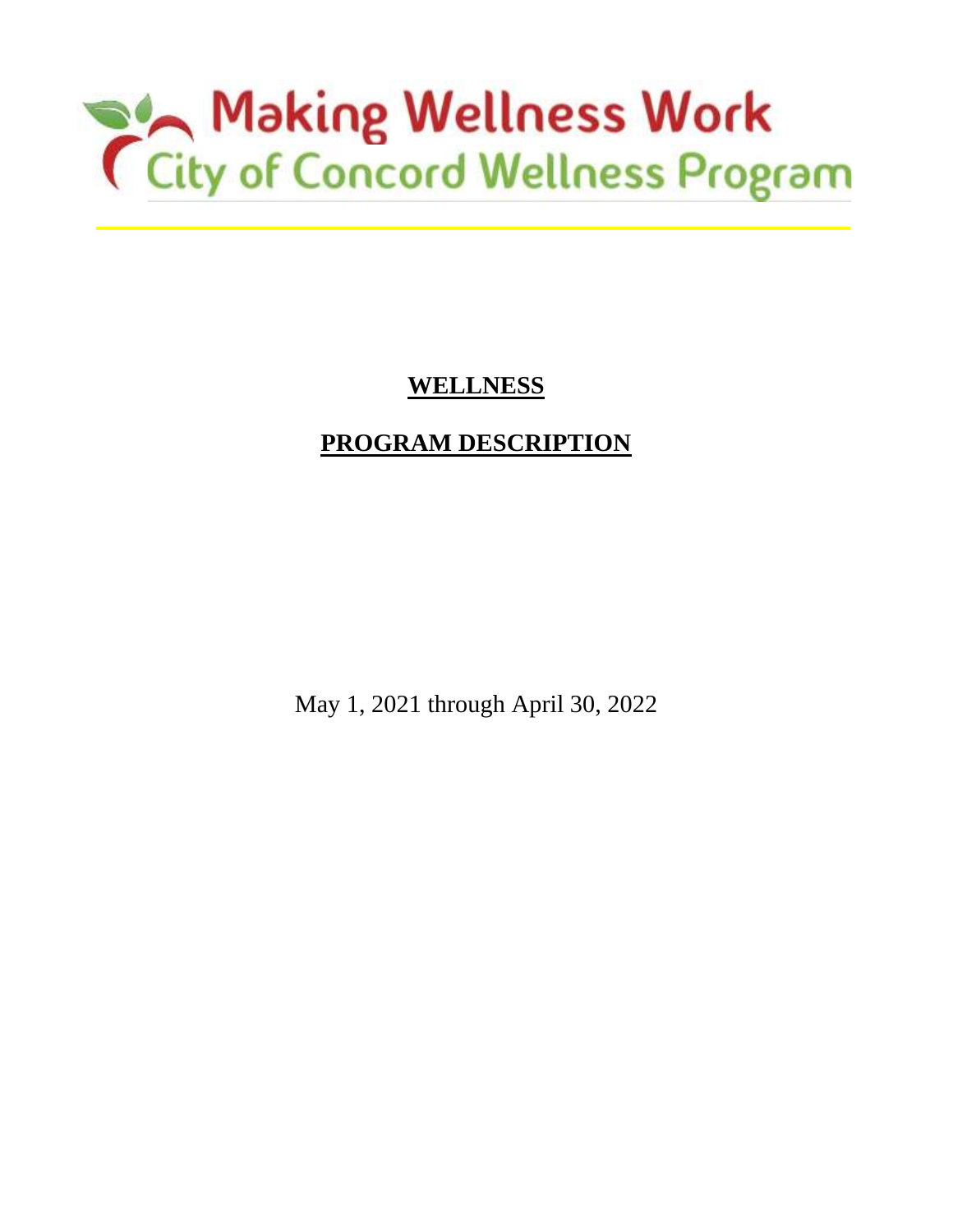#### WELLNESS PROGRAM DESCRIPTION

## **Table of Contents**

| I.    |                                                                                       |
|-------|---------------------------------------------------------------------------------------|
| Π.    |                                                                                       |
| Ш.    |                                                                                       |
|       | Program Requirements and Criteria<br>$\triangleright$ Definition of Exercise Activity |
| IV.   |                                                                                       |
| V.    |                                                                                       |
| VI.   |                                                                                       |
| VII.  |                                                                                       |
| VIII. |                                                                                       |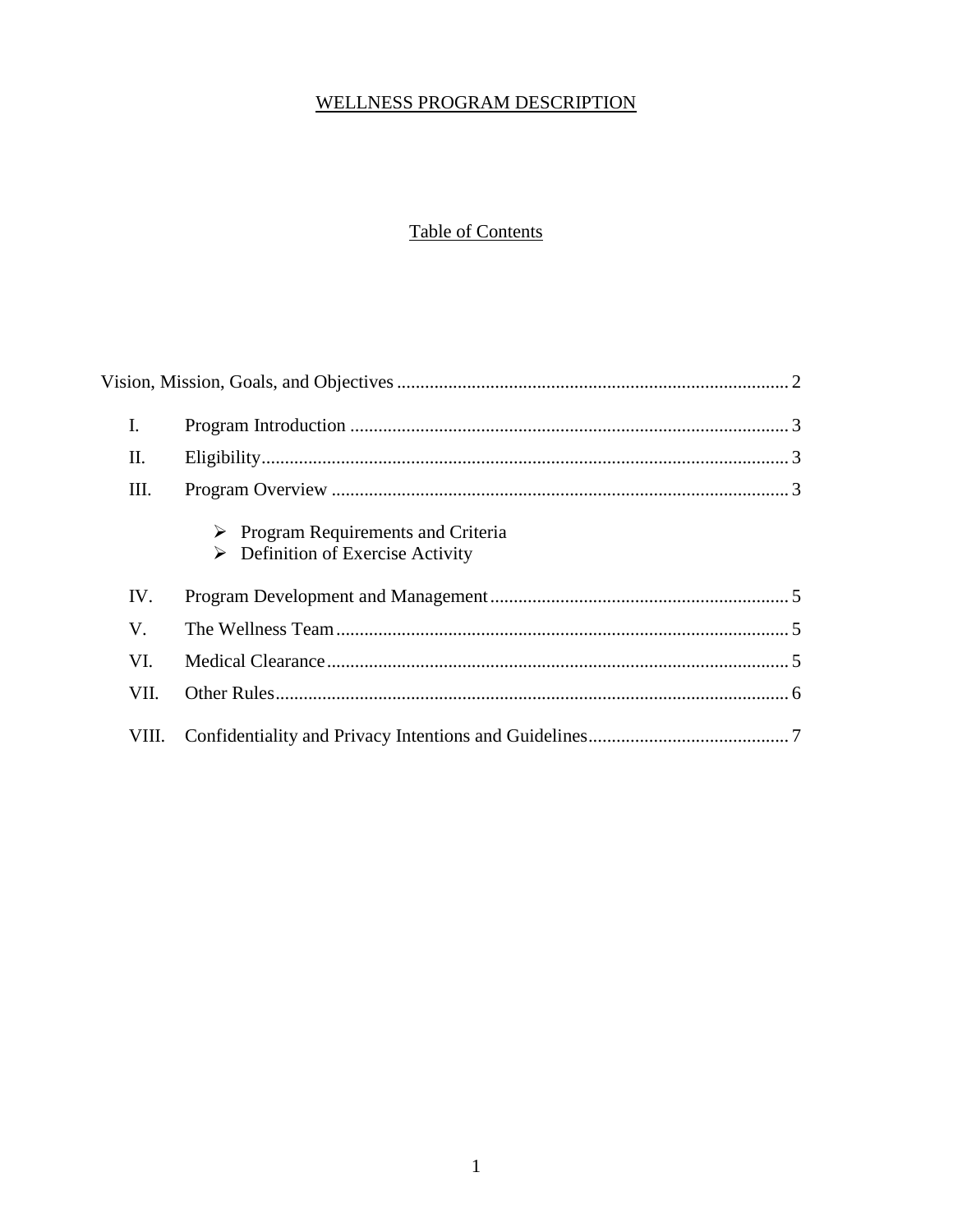## **WELLFLEX**

#### **THE CITY OF CONCORD WELLNESS PROGRAM**

Vision and Mission Statement

#### *VISION*

The vision of the Wellness Program is to have employee mental and physical health quality the best it can be in order for those employees to effectively meet their personal and work responsibilities, goals, and challenges, both now and into their retirement.

#### *MISSION*

The mission of the Wellness Program is to provide City employees with the means to successfully achieve the Wellness Program Vision.

#### *GOALS*

Reduce future cost increases of health insurance for employees, their families and the City.

Create wiser health care consumers.

Reduce absenteeism.

Develop other measures of program and individual performance, effectiveness, and success.

Make wellness and healthy habits a lifelong pursuit and a daily routine.

Enhance employee morale and pride in the program's individual and group successes.

Have FUN!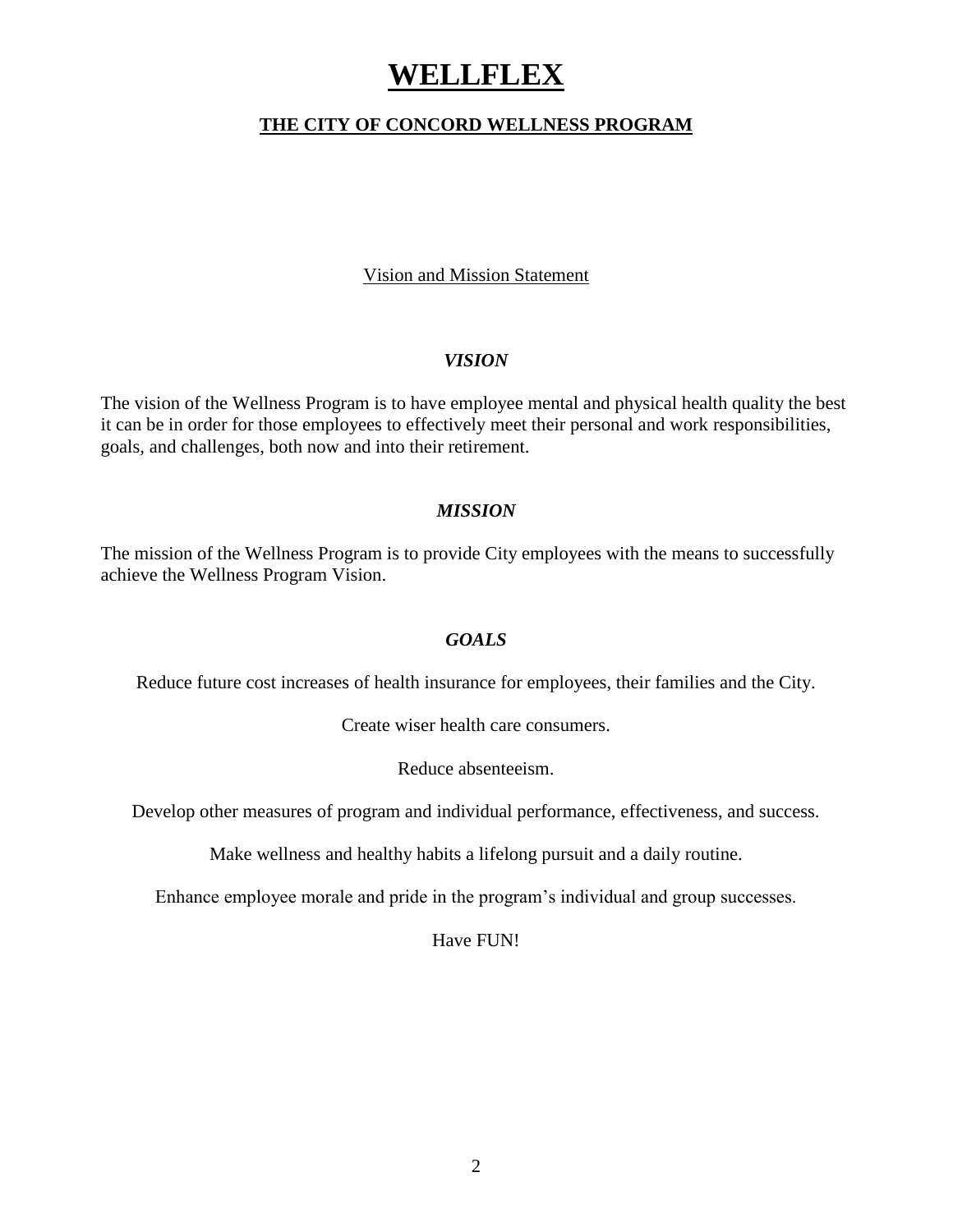## **CITY OF CONCORD WELLNESS PROGRAM**

#### **May 1, 2020 – April 30, 2021**

## **I. INTRODUCTION**

The City of Concord continuously strives to offer comprehensive, responsive, and flexible health benefit plans and programs. In partnership with our health insurance carriers, the City of Concord is pleased to offer employees a unique wellness opportunity to improve their overall health and create a healthier lifestyle with a wellness program.

The City provides dollars ("wellpoints"), which can be used to offset the employee share of health insurance premiums. Wellpoints are earned for your participation in:

- o Beneflex or Wellness education sessions
- o Health Care Consumerism Workshop or Wellfit Challenge (every other year)
- o Health Risk Assessment or Questionnaire (every other year)
- o Your choice of health education programs
- o Your choice of physical exercise activities
- o On-site health screenings

Research has clearly shown that promoting health and fitness at the workplace and at home helps employees reduce the rate of premium increases and related health insurance costs, improve overall participant health, reduce stress levels, and become wiser health care consumers. The potential value of wellness programs to employers is just as impressive, with results such as reduced absenteeism, lower healthcare costs, improved employee morale, reduced employee turnover, better customer service, and enhanced employee recruitment. It is a win-win situation for everyone and it is fun!

#### **II. ELIGIBILITY**

All full-time employees and City-insured spouses are eligible to participate in the Wellness Program. Retirees, permanent part-time, part-time employees, and other covered dependents are currently not eligible for wellpoint allocations.

**Participation in Wellness is strictly voluntary.** Employees may enroll in Wellness during Beneflex open enrollment or any time during the year, provided sufficient time exists to complete the necessary components of the program. New hires may join at any time during the year. Subsequent program plan years *may* follow a different monetary incentive amount as well as different enrollment criteria.

#### **III. THE WELLNESS PROGRAM OVERVIEW**

Wellpoints are earned for the successful completion of wellness activities designed to improve your overall health. If an employee does not need the additional wellpoints to purchase health insurance, they may be used for other aspects of the Beneflex program. Wellpoints earned the previous Beneflex year will be awarded during the City's open enrollment period, typically held during the month of May.

Wellness activities include a wide range of health education programs and exercise activities offered either on-site, through our partnership with the City's health insurance carriers and Concord Hospital's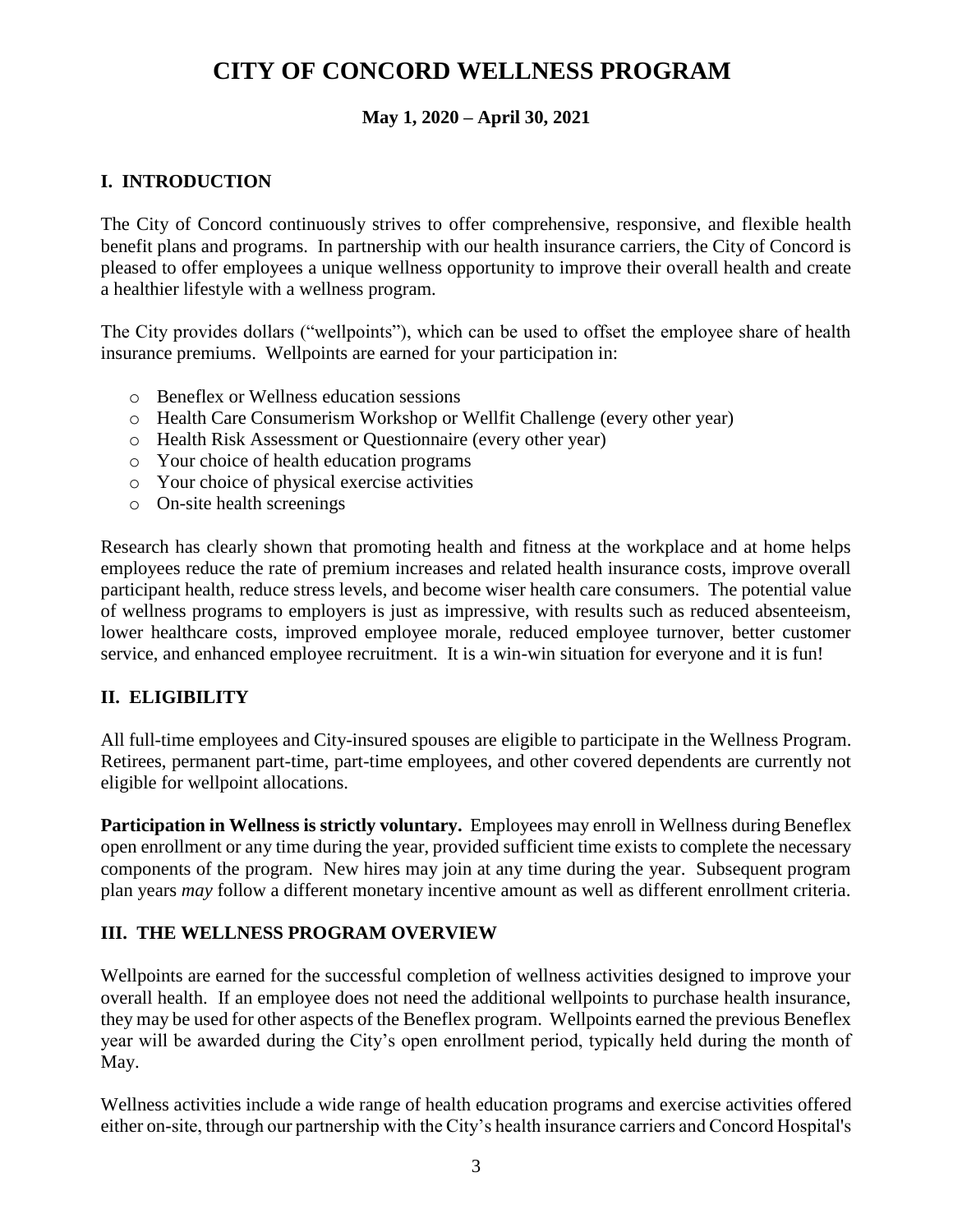Center for Health Promotion, or are available through other approved health education providers statewide.

All program activity must occur within the Wellness Program Year  $(5/1 - 4/30)$ . In other words, **wellness participants cannot roll over exercise activity or education credit into the upcoming year.** 

## **Wellness Program – May 1, 2020 – April 30, 2021**

**Receive 250 wellpoints (\$\$) for employees and City-insured spouses for completing all components.** 

#### **Employees and eligible spouses may receive partial credit for participating in various Wellness Program activities.**

Here's what you need to do!

- 1. Participate in a Virtual Benefit education session in May 2020.\* (New employees will receive credit as part of orientation during the year).
- 2. Complete a Wellness Program Registration Form.\*\* (This allows the health insurance carrier to report participation data. Please be assured that no personal health information will be released.)
- 3. Participate in at least one on-site health screening or provide proof of screening obtained elsewhere – total of \$30/wellpoints. (No personal results will be shared. The City receives group summary data only.)
- <sup>4</sup>. Complete the Wellfit Challenge \$75/wellpoints.
- 5. Complete 4 units of combined health education programs and exercise activities. One unit must be a health education program and one must include exercise activity – the last two units are your choice of either health education programs or exercise activities - **\$30 for each unit.**  One unit of exercise comprises of physical activity occurring during a consecutive 3-month period with a minimum of 10 occurrences per month at 20 minutes each occurrence.\*\*\*

#### *Wellpoints earned during Wellness Year 5/1/20 – 4/30/21 will be awarded in May 2021 at Beneflex enrollment sessions. Proof of Wellness Program completion will be required by early May when final points calculations will be posted to employee's Beneflex confirmation statements.*

\*Either the covered employee or covered spouse needs to attend the education session to satisfy this component. Attendance at a Beneflex Education Session is required every other year.

\*\*Wellness participants must sign a new registration form **every year**.

\*\*\*If it is unreasonably difficult due to a medical condition or medically inadvisable for you to attempt to complete the exercise activity unit, contact the Human Resources Department and we will work with you to develop a reasonable alternative standard for this unit.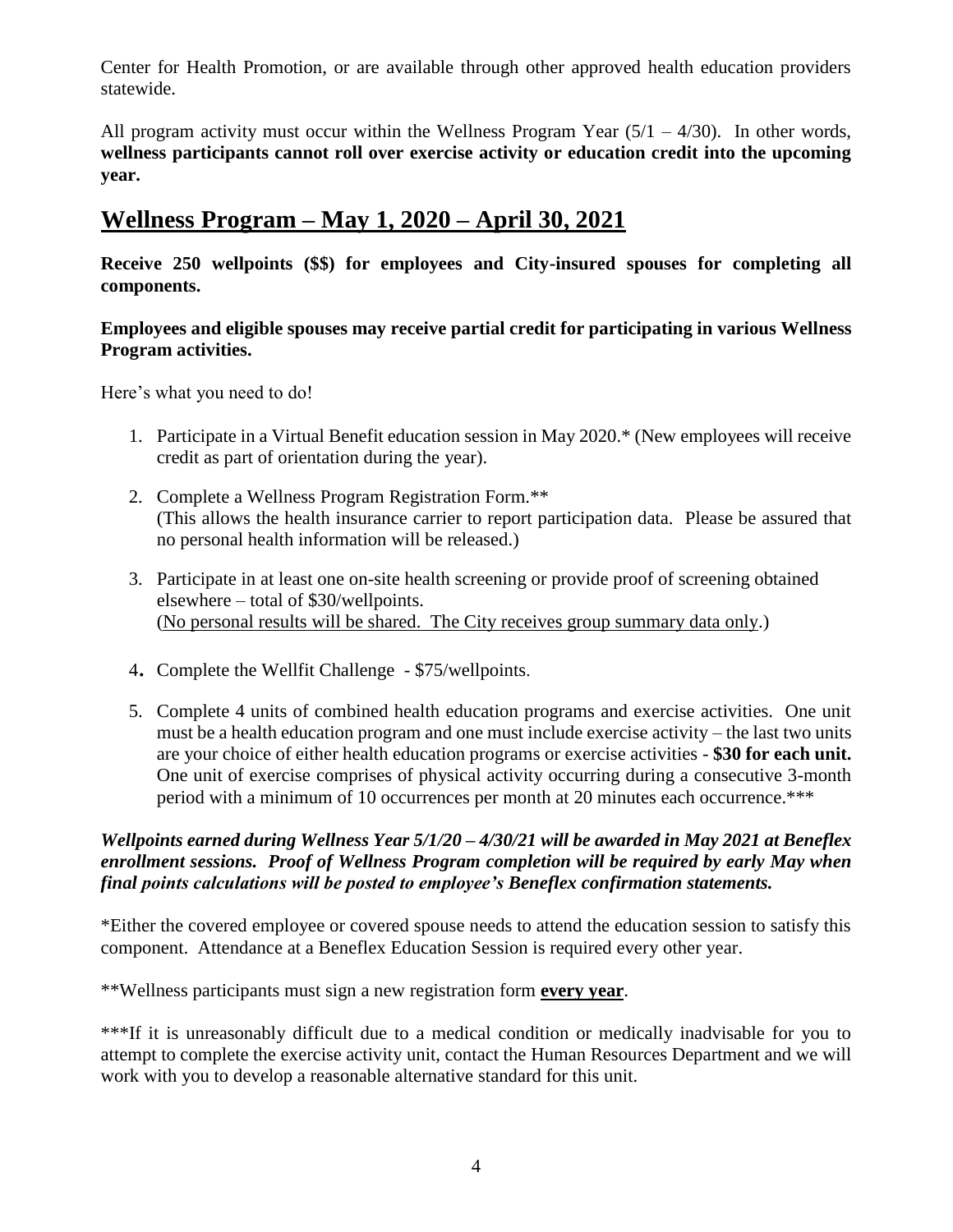## **IV. PROGRAM DEVELOPMENT AND MANAGEMENT**

The Wellness Program was developed by the City's joint labor-management Health Benefits Review Team (HBRT). Under the continuing direction of the HBRT and City Administration, the City's Wellness Team will coordinate ongoing wellness program activities. Staff of the Human Resources department will execute daily administrative and enrollment activities. Questions or concerns about the Wellness Program should be directed to the City of Concord Wellness Team through the Human Resources Department.

The Wellness Program was approved by vote of the Concord City Council on April 6, 2001, resolution number 7173. Wellness is annually funded through various City operating budgets. Continuing program funding and related benefits are subject to the annual appropriation of funds in the City's operating budget by vote of the City Council.

#### **V. THE WELLNESS TEAM**

The Wellness Team will represent employees from all major work locations, labor grades, and classes. Union and management, uniformed and civilian, trades, and professional workers, with an interest in improving their health and that of their co-workers are encouraged to consider participation. Team membership is voluntary and will be based upon an expression of interest and the need to represent a key aspect of the employee population.

The Wellness Team members will also serve as Site Advocates. Additional Site Advocates may be necessary to support the Wellness Team. These site advocates help to ensure enthusiasm and participation at sponsored events, and assist with Wellness Team members' activities, such as advertising and promoting programs.

If you are interested in serving as a member of the Wellness Team or as a Site Advocate, please make your expression of interest known **in writing** to the joint labor-management Health Benefits Review Team via the Human Resources Department. Be sure to obtain the prior approval and encouragement of your supervisor or department head. Members who participate on the Wellness Team will receive educational units towards the next year's Wellness Program. The Wellness Team meets quarterly. If you attend three (3) of those meetings, you will receive two (2) units. If you attend two (2) meetings, you will be eligible to receive one (1) unit for your participation. The maximum amount of units you will receive credit for is two (2). Wellness Team activity will also involve preparation time for meetings, including some research and reporting.

#### **VI. MEDICAL CLEARANCE**

All Wellness Program enrollees are advised to seek the counsel of their physician in advance of participating in any physical activity. The City accepts no liability beyond that covered by the underlying health insurance provided through the Beneflex Program. Enrollment and participation in the Wellness Program will be evidence to the City that program participants have obtained the requisite medical clearance.

In the event the participant's physician must restrict participation in any required program activity, the Wellness Team reserves the right to alter the participant's program activity. Physician approved program exemptions or restrictions must state the length of time that a participant will be ineligible for participation in physical activity and the extent of the limitation as it relates to the expressed requirements for Wellpoints. Please contact Human Resources at 225-8535 before seeing your physician for a program exemption.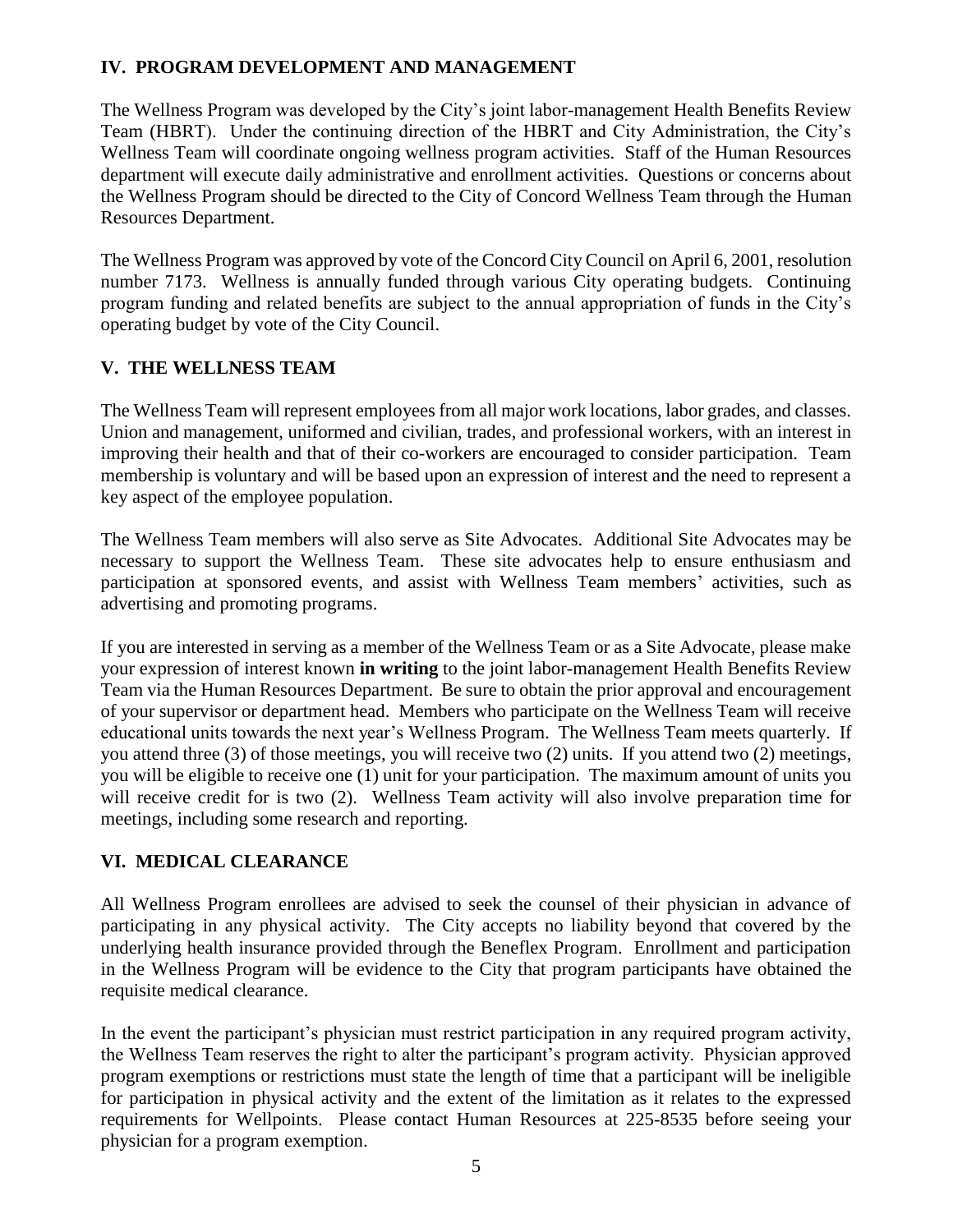#### **VII. OTHER RULES**

- 1. Partial Wellpoints Allowed. Participants may receive partial credit for completing various Wellness Program activities at prorated wellpoints. Partial credit includes the provision of receiving \$30 in wellpoints for participating in at least one on-site screening and wellpoints for completing four units of combined exercise activity and health education (\$30/unit). Participants, both employees and City-insured spouses, will be eligible to receive the full \$250 wellpoints for completing all the necessary components.
- 2. Procrastinator's Club. The City offers at least two (2) formal programs of exercise activity to assist you in meeting the requirements for earning wellpoints. The fall and spring programs each offer fun, convenient, and ample opportunities to participate. The City's health insurance carriers provide other means to achieving exercise activity requirements. Additionally, our spring program offering is usually offered sometime between February and April, but don't wait until the last minute to fulfill your exercise unit! You don't want to be a member of this club!
- 3. Opting Out. All full-time employees, including those who opt out of the Beneflex Program, and any City-insured spouses are eligible to participate in the Wellness Program.
- 4. Educational Program Attendance. You must meet at least 75% of attendance requirements for any multiple session education programs. Repeat attendance at the same educational program may be subject to restrictions by the HBRT and/or Wellness Team.
- 5. Employees are not able to earn exercise credit during work hours, except for Fire personnel who are allowed to work out at the stations, subject to the approval of the supervisor.
- 6. Wellness participants must participate in an online Health Questionnaire every other year, opposite the years when there is a Healthcare Consumerism workshop or the Wellfit Challenge program required. There will be multiple opportunities for participants to complete any of these components throughout the year.
- 7. Participants may complete 3 months of exercise activity in a 4 consecutive month period if a serious illness occurs during the current Wellness Year. The participant would need to submit a written request to the Human Resources Department for consideration. Additionally, if a physician feels that completing the exercise component is not possible due to medical limitations, a waiver request can be sent to Human Resources, along with a statement from a physician, that states that. A mutually agreeable substitute can be determined in place of completing the exercise component.
- 8. In order to receive the six (6) month fitness incentive reimbursement for exercising at an approved fitness facility, participants must be registered for the Wellness Program.
- 9. Health education classes will be reimbursed on a Fiscal Year rather than a Wellness year.
- 10. Weight management programs are no longer a stand alone program for health promotion reimbursement. In other words, participants in weight management programs may submit for reimbursement more than once up to the maximum of \$300 per person per Wellflex Year.